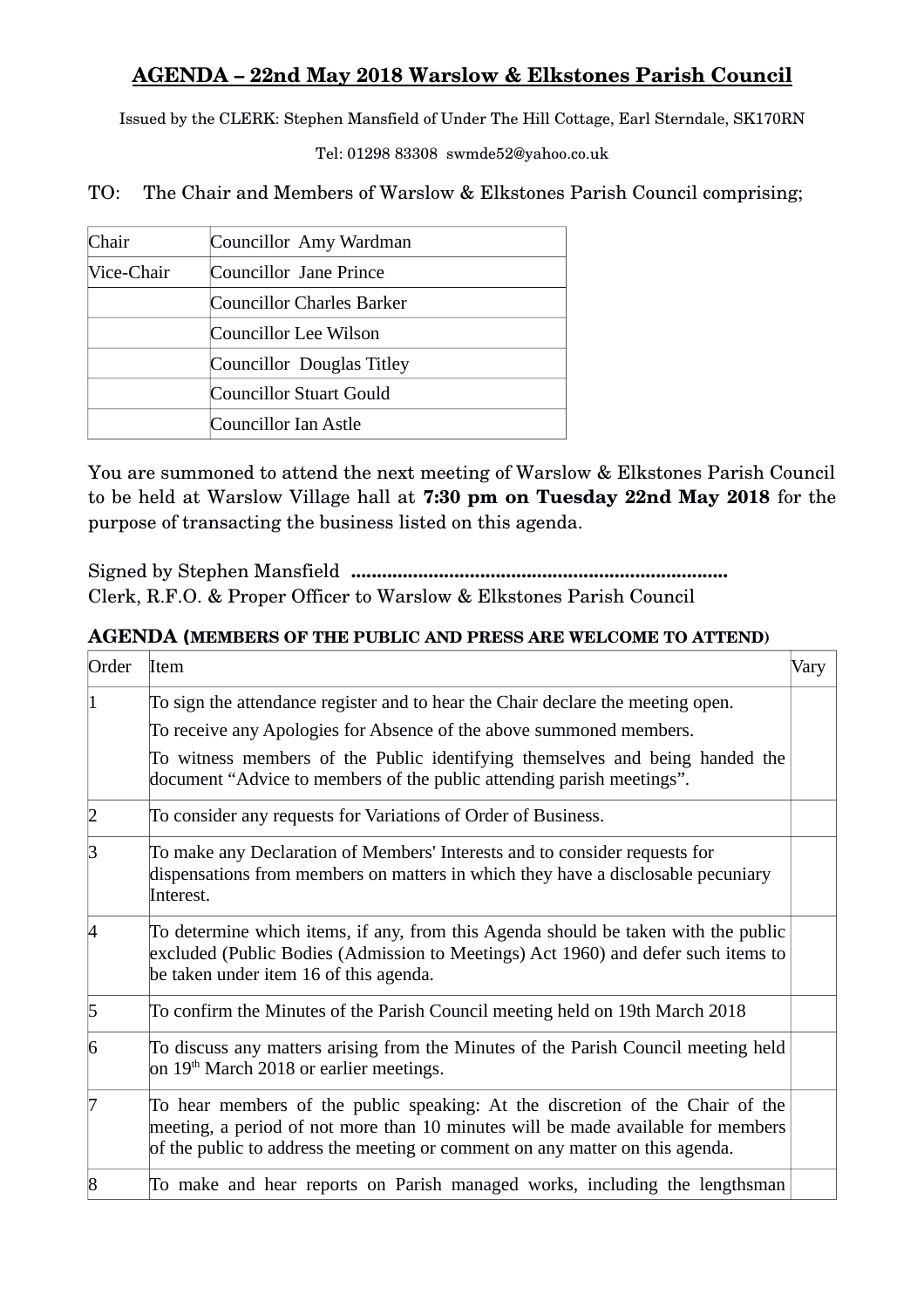## **AGENDA – 22nd May 2018 Warslow & Elkstones Parish Council**

|                | scheme, or works being undertaken in the Parish but managed by other agencies.<br>8.1) Telephone kiosk – installation of defibrillator<br>8.2) Siting of defibrillator in Elkstones<br>8.3) Lengthsman scheme. |                                                                 |                                                                                                               |             |  |
|----------------|----------------------------------------------------------------------------------------------------------------------------------------------------------------------------------------------------------------|-----------------------------------------------------------------|---------------------------------------------------------------------------------------------------------------|-------------|--|
| $\overline{9}$ | 9.1) To hear responses to previously made Highway defect reports<br>9.2) To instruct the Clerk to make reports on Highway defects to SCC.                                                                      |                                                                 |                                                                                                               |             |  |
| $ 10\rangle$   | 10.1) To Conduct a periodic review of Council policies, etc:<br>10.2) Rates of Pay for lengthsmen.                                                                                                             |                                                                 |                                                                                                               |             |  |
| $ 11\rangle$   | Planning<br>11.1) To review the Clerk's responses to previously considered applications – none<br>made.<br>11.2) To consider new applications and frame responses                                              |                                                                 |                                                                                                               |             |  |
|                | NP/SM/0318/0262                                                                                                                                                                                                | <b>Holly Cottage</b><br><b>Leek Road</b><br><u>Warslow</u>      | Erection of chimneystack 28 Mar 2018<br>and replacement<br>fenestration to part of the<br>principal elevation |             |  |
|                | 3193872 (appeal)                                                                                                                                                                                               | <b>Keg Cottage Leek</b><br><b>Road Warslow</b>                  | Section 73 - Removal of<br>condition 4 - on<br>NP/SM/1116/1116<br>(appeal)                                    | 26 Mar 2018 |  |
|                | NP/SM/0318/0228                                                                                                                                                                                                | <b>Furlong Farm</b><br><b>Upper Elkstones</b><br><b>Longnor</b> | Proposed two storey rear<br>extension to provide<br>ancillary accommodation.                                  | 16 Mar 2018 |  |
|                | 11.3) To hear notifications of Planning Decisions - None received                                                                                                                                              |                                                                 |                                                                                                               |             |  |
| 12             | To hear the Chairman's announcements<br>12.1)                                                                                                                                                                  |                                                                 |                                                                                                               |             |  |
| 13             | 13.1)                                                                                                                                                                                                          |                                                                 | To hear updates from the Clerk and question the Clerk on any matter.                                          |             |  |